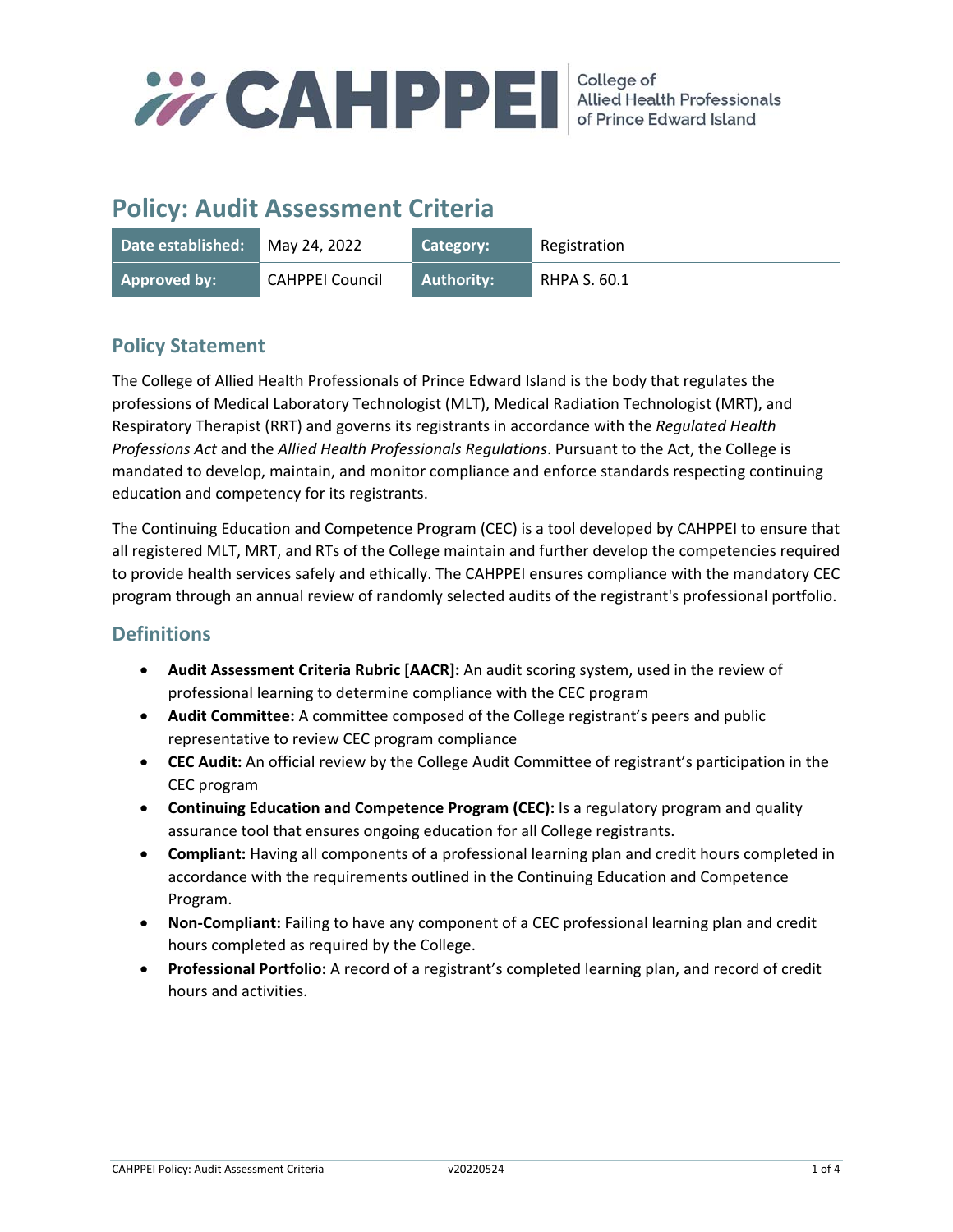

# **1. Audit Procedure**

- 1.1 The College shall engage in a yearly audit of 15‐20% of registrants from each profession. Names will be chosen by simple random selection regardless of registration date.
- 1.2 The Registrar may specifically select registrants for audit outside of the random selection process if deemed appropriate. Such reasons include:
	- i. Renewals received after the renewal deadline of July 15
	- ii. Submission of non‐compliant CEC in the previous audit year
	- iii. Declaration to the Registrar of non-compliance with the CEC
	- iv. Late submission of registrant's professional portfolio in the previous audit year
- 1.3 Registrants will be notified by email no later than July 16, advising they have been selected for an audit of their professional portfolio (CEC).
- 1.4 Registrants selected in the audit shall have fifteen (15) days to submit their completed professional portfolios to the Registrar.
- 1.5 The Audit Committee members will review each submission and examine each of the criteria in the Audit Assessment Criteria Rubric (AACR) to determine compliance or non-compliance.
- 1.6 Registrants must successfully meet all listed requirements and submit all documents, as per the College's CEC guidelines, College Bylaws, and policies to be considered compliant.
- 1.7 All College audits and audit gradings are confidential. All parties involved in reviewing professional portfolios and grading are bound by a confidentiality and privacy agreement, signed annually.

# **2. Audit Assessment Process**

- 2.1 Receipt of professional learning plan by the submission deadline, as stated in the College's Audit policy (exceptions are granted in extenuating circumstances only and require the approval of the Registrar.)
- 2.2 Members who are late without a deadline exception granted are automatically selected for audit the following registration renewal year.
- 2.3 No registrant shall be audited two (2) consecutive years, except for the reasons stated in section 1.2.
- 2.4 Required components of the learning plan for compliance with the CEC program audit includes:

#### **2.4.1 Learning Plan**

- a. Identification of a minimum of 2 learning goals connected to the Standards of Practice,
- b. Rationale for working towards these goals,
- c. Learning activities identified (reading, hands on practice, simulation, course, conference, etc.),
- d. Minimum of 20 hours in learning activities completed with evidence of completion,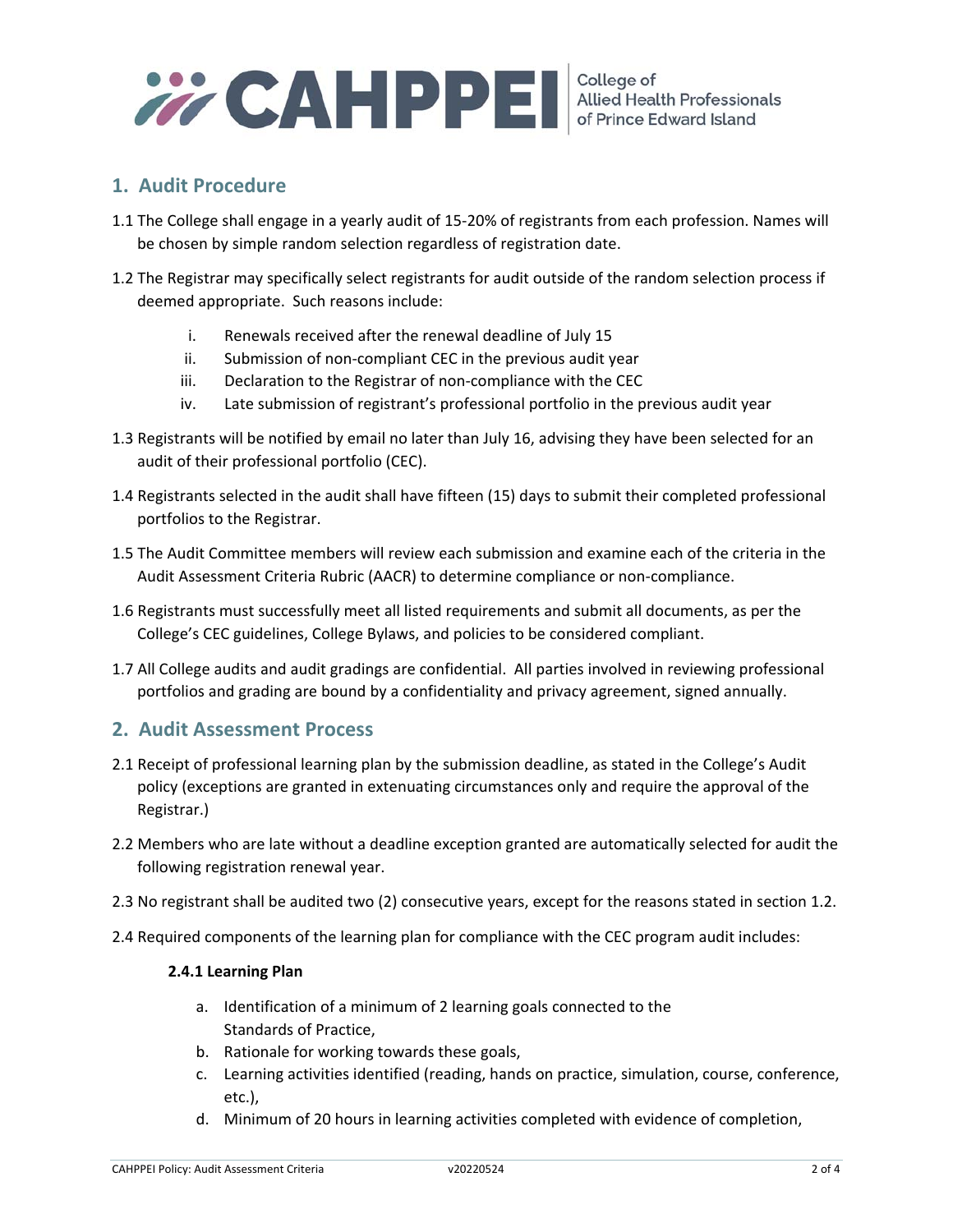

- e. Potential professional and client outcomes identified, and
- f. Proposed completion date identified.

#### **2.4.2 Self‐Reflection on Achievement**

- a. Self‐reflection completed for each activity,
- b. Reflection to include how the activity met or did not meet chosen goals, and
- c. Reflection on how any learnings will be incorporated into professional practice.

## **3. Notification of Compliance or Non‐compliance**

- 3.1 Registrants will be notified via email of compliance or non‐compliance with the CEC program by August 30.
- 3.2 Notification emails will contain the following information:
	- a. For compliant submissions:
		- i. Notification letter of compliance
		- ii. Copy of the AACR
	- b. For non‐compliant submissions:
		- i. Notification letter of non‐compliance detailing deficiencies, remediation process, deadlines, appeal process
		- ii. Copy of ACCR

### **4. Incomplete or Non‐compliant Submissions Process**

- 4.1 The Audit Committee is responsible for the final decision regarding compliance.
	- a. In collaboration with the Registrar, the Audit Committee will detail steps the non‐compliant registrant must take to attain compliance.
	- b. The Registrar will communicate to the registrant via notification letter the remediation process.
- 4.2 Registrant shall complete and submit the completed remediation requirements within 30 days of the date on the notification letter.
- 4.3 The Audit Committee will evaluate the updated professional portfolio within 7 days of receiving the file.
- 4.4 Based on the results of the re‐evaluation, the Audit Committee will:
	- a. Issue a letter of compliance to the registrant, including a copy of the AACR or,
	- b. Issue a letter of non‐compliance to the member, including a copy of the AACR, notifying the registrant of next steps.